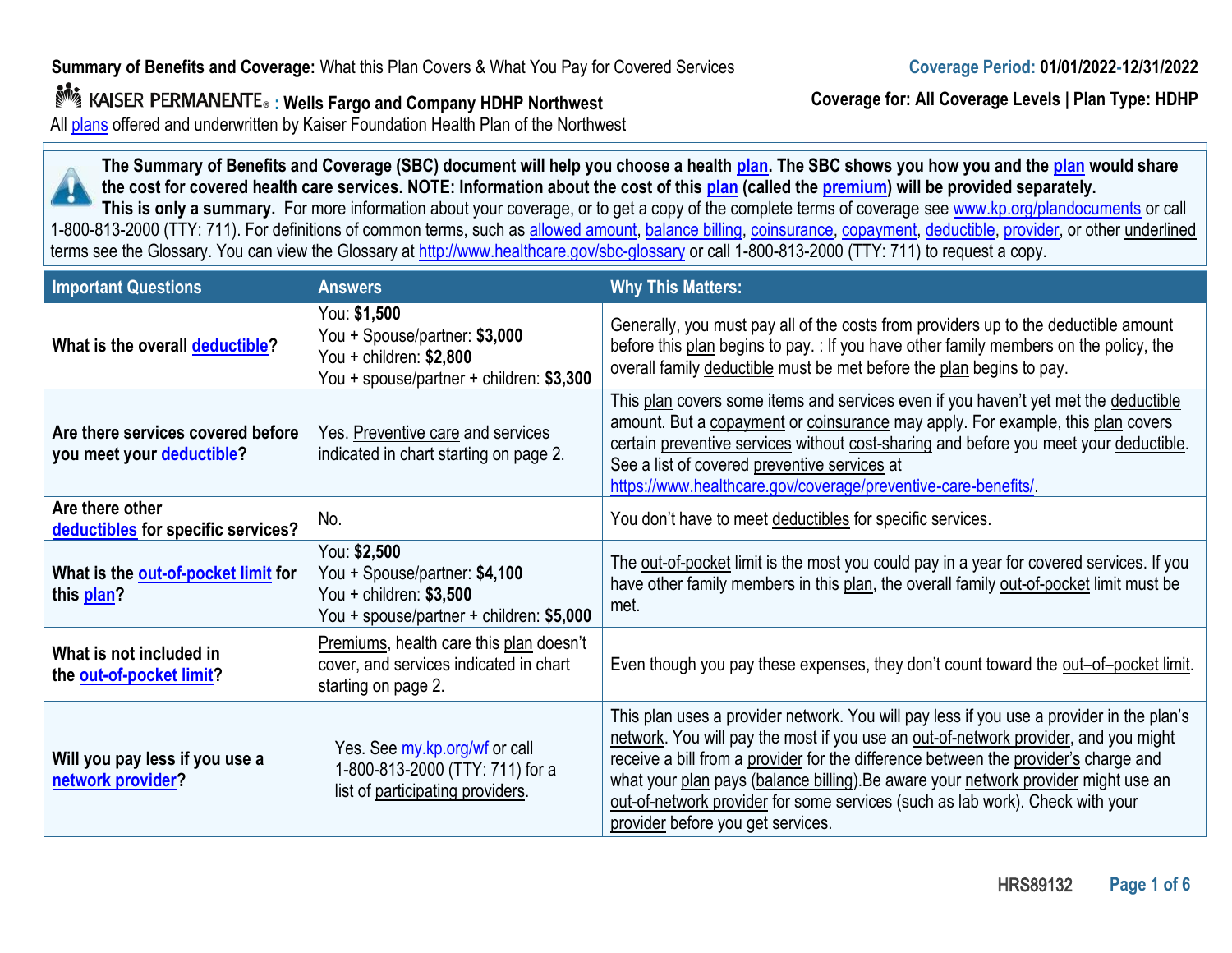| Do you need a referral to see a | Yes, but you may self-refer to certain | <sup>1</sup> This plan will pay some or all of the costs to see a specialist for covered services but |
|---------------------------------|----------------------------------------|-------------------------------------------------------------------------------------------------------|
| specialist?                     | specialists.                           | only if you have a referral before you see the specialist.                                            |

| All <b>copayment</b> and <b>coinsurance</b> costs shown in this chart are after your <b>deductible</b> has been met, if a <b>deductible</b> applies.                    |                                                     |                                                                                                                                                |             |                                                                                                                                                                    |  |
|-------------------------------------------------------------------------------------------------------------------------------------------------------------------------|-----------------------------------------------------|------------------------------------------------------------------------------------------------------------------------------------------------|-------------|--------------------------------------------------------------------------------------------------------------------------------------------------------------------|--|
| <b>Common</b><br><b>Medical Event</b>                                                                                                                                   | <b>Services You May Need</b>                        | <b>What You Will Pay</b><br><b>Non-Participating Provider</b><br><b>Select Provider</b><br>(You will pay the most)<br>(You will pay the least) |             | Limitations, Exceptions, & Other<br><b>Important Information</b>                                                                                                   |  |
|                                                                                                                                                                         | Primary care visit to treat<br>an injury or illness | 20% coinsurance                                                                                                                                | Not covered | None                                                                                                                                                               |  |
| If you visit a health                                                                                                                                                   | <b>Specialist</b> visit                             | 20% coinsurance                                                                                                                                | Not covered | None                                                                                                                                                               |  |
| care <i>provider's</i><br>office or clinic                                                                                                                              | Preventive care/screening/<br>immunization          | No charge, deductible does not<br>apply.                                                                                                       | Not covered | You may have to pay for services that aren't<br>preventive. Ask your provider if the services<br>needed are preventive. Then check what<br>your plan will pay for. |  |
| If you have a test                                                                                                                                                      | Diagnostic test (x-ray,<br>blood work)              | X-ray: 20% coinsurance<br>Lab tests: 20% coinsurance                                                                                           | Not covered | None                                                                                                                                                               |  |
|                                                                                                                                                                         | Imaging (CT/PET scans,<br>MRI <sub>s</sub> )        | 20% coinsurance                                                                                                                                | Not covered | Some services may require prior<br>authorization.                                                                                                                  |  |
| If you need drugs<br>to treat your illness<br>or condition<br>More information<br>about <b>prescription</b><br>drug coverage is<br>available at<br>www.kp.org/formulary | Generic drugs                                       | \$10 (retail); \$20 (mail order) /<br>prescription                                                                                             | Not covered | Up to a 30-day supply (retail); up to a 90-day<br>supply (mail order). Subject to formulary<br>guidelines.                                                         |  |
|                                                                                                                                                                         | Preferred brand drugs                               | \$45 (retail); \$90 (mail order) /<br>prescription                                                                                             | Not covered | Up to a 30-day supply (retail); up to a 90-day<br>supply (mail order). Subject to formulary<br>guidelines.                                                         |  |
|                                                                                                                                                                         | Non-preferred brand drugs                           | \$75 (retail); \$150 (mail order) /<br>prescription                                                                                            | Not covered | Up to a 30-day supply (retail); up to a 90-day<br>supply (mail order). Subject to formulary<br>guidelines, when approved through<br>exception process.             |  |
|                                                                                                                                                                         | <b>Specialty drugs</b>                              | \$75 (retail)                                                                                                                                  | Not covered | Up to a 30-day supply (retail). Subject to<br>formulary guidelines, when approved<br>through exception process.                                                    |  |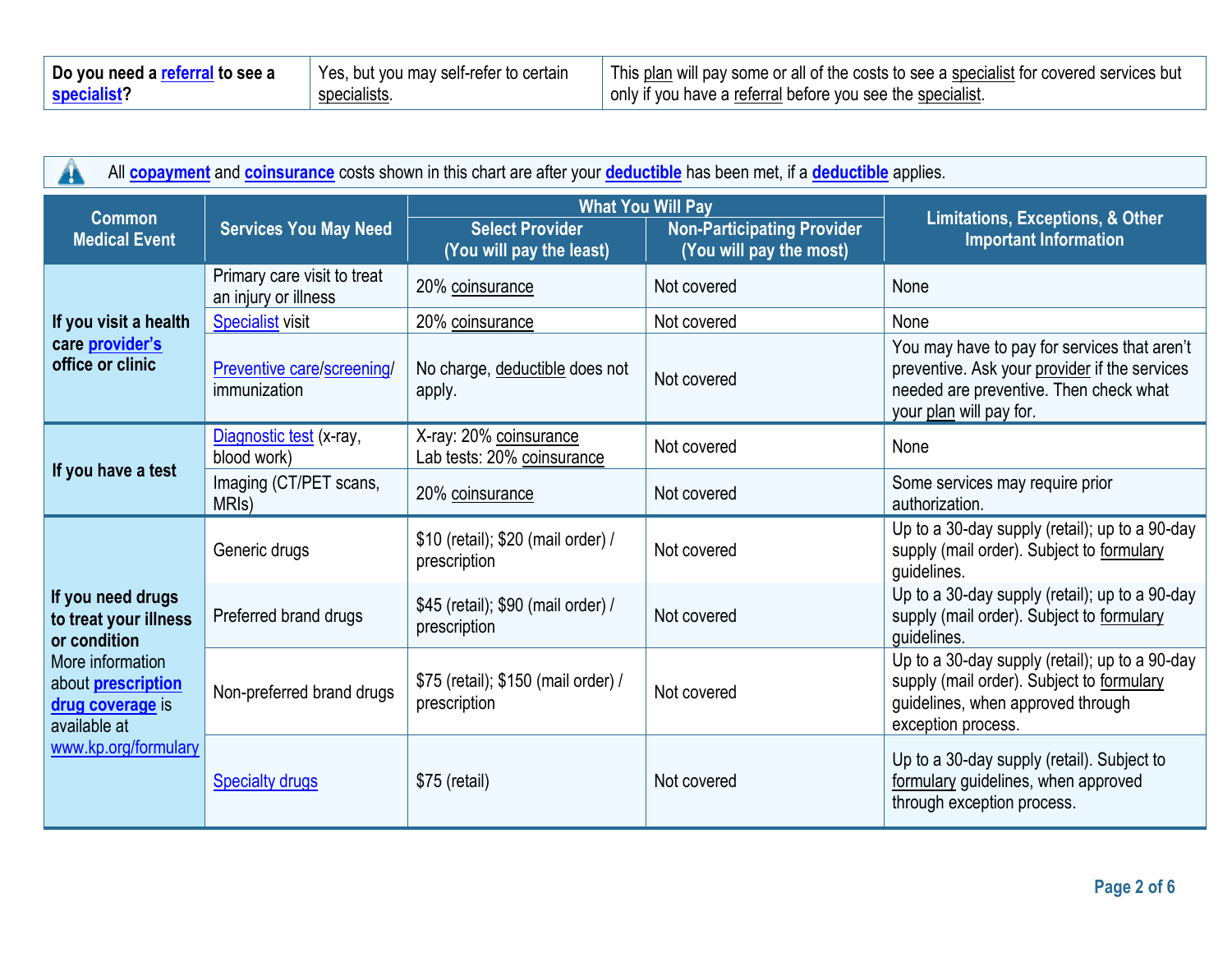| <b>Common</b>                                                                      |                                                   | <b>What You Will Pay</b>                                  |                                                              |                                                                                                                                                                                                   |
|------------------------------------------------------------------------------------|---------------------------------------------------|-----------------------------------------------------------|--------------------------------------------------------------|---------------------------------------------------------------------------------------------------------------------------------------------------------------------------------------------------|
| <b>Medical Event</b>                                                               | <b>Services You May Need</b>                      | <b>Select Provider</b><br>(You will pay the least)        | <b>Non-Participating Provider</b><br>(You will pay the most) | <b>Limitations, Exceptions, &amp; Other</b><br><b>Important Information</b>                                                                                                                       |
| If you have<br>outpatient surgery                                                  | Facility fee (e.g., ambulatory<br>surgery center) | 20% coinsurance                                           | Not covered                                                  | Prior authorization required.                                                                                                                                                                     |
|                                                                                    | Physician/surgeon fees                            | 20% coinsurance                                           | Not covered                                                  | Prior authorization required.                                                                                                                                                                     |
|                                                                                    | <b>Emergency room care</b>                        | 20% coinsurance                                           | 20% coinsurance                                              | None                                                                                                                                                                                              |
| If you need<br>immediate medical<br>attention                                      | <b>Emergency medical</b><br>transportation        | 20% coinsurance                                           | 20% coinsurance                                              | None                                                                                                                                                                                              |
|                                                                                    | <b>Urgent care</b>                                | 20% coinsurance                                           | 20% coinsurance                                              | Non-participating providers covered when<br>temporarily outside the service area.                                                                                                                 |
| If you have a<br>hospital stay                                                     | Facility fee (e.g., hospital<br>room)             | 20% coinsurance                                           | Not covered                                                  | Prior authorization required.                                                                                                                                                                     |
|                                                                                    | Physician/surgeon fees                            | 20% coinsurance                                           | Not covered                                                  | Prior authorization required.                                                                                                                                                                     |
| If you need mental<br>health, behavioral<br>health, or substance<br>abuse services | <b>Outpatient services</b>                        | 20% coinsurance                                           | Not covered                                                  | None                                                                                                                                                                                              |
|                                                                                    | Inpatient services                                | 20% coinsurance                                           | Not covered                                                  | Prior authorization required.                                                                                                                                                                     |
| If you are pregnant                                                                | Office visits                                     | No charge, deductible does not<br>apply.                  | Not covered                                                  | Depending on the type of services, a<br>copayment, coinsurance, or deductible may<br>apply. Maternity care may include tests and<br>services described elsewhere in the SBC<br>(i.e. ultrasound.) |
|                                                                                    | Childbirth/delivery<br>professional services      | 20% coinsurance                                           | Not covered                                                  | None                                                                                                                                                                                              |
|                                                                                    | Childbirth/delivery facility<br>services          | 20% coinsurance                                           | Not covered                                                  | None                                                                                                                                                                                              |
| If you need help<br>recovering or have<br>other special needs                      | Home health care                                  | 20% coinsurance                                           | Not covered                                                  | 100-visit limit / year. Prior authorization<br>required.                                                                                                                                          |
|                                                                                    | <b>Rehabilitation services</b>                    | Outpatient: 20% coinsurance<br>Inpatient: 20% coinsurance | Not covered                                                  | Outpatient: 20-visit limit / therapy / year.<br>Prior authorization required.<br>Inpatient: Prior authorization required.                                                                         |
|                                                                                    | <b>Habilitation services</b>                      | 20% coinsurance                                           | Not covered                                                  | 20-visit limit / therapy / year. Prior<br>authorization required                                                                                                                                  |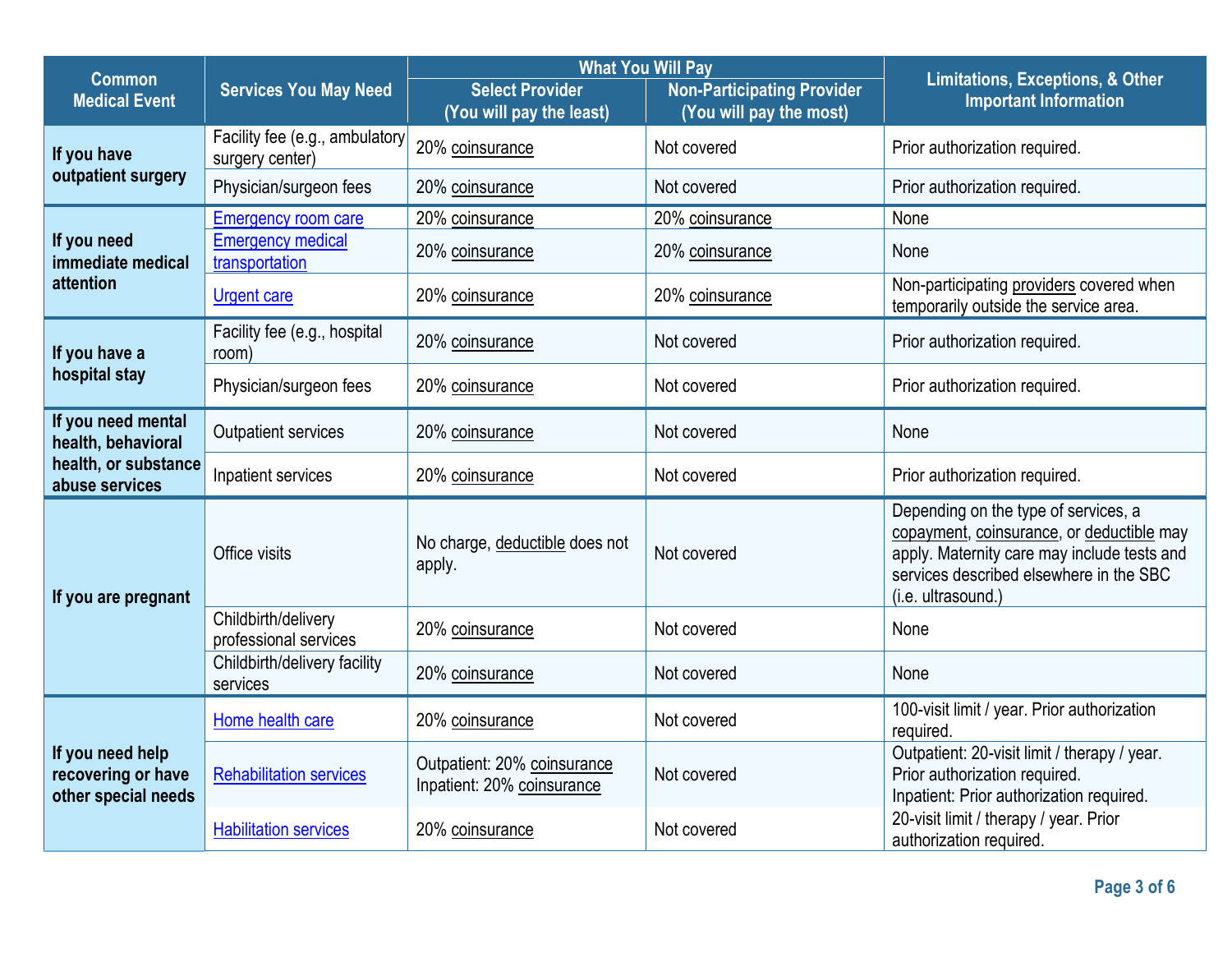| <b>Common</b>                             |                              | <b>What You Will Pay</b>                           |                                                       |                                                                             |
|-------------------------------------------|------------------------------|----------------------------------------------------|-------------------------------------------------------|-----------------------------------------------------------------------------|
| <b>Medical Event</b>                      | <b>Services You May Need</b> | <b>Select Provider</b><br>(You will pay the least) | Non-Participating Provider<br>(You will pay the most) | <b>Limitations, Exceptions, &amp; Other</b><br><b>Important Information</b> |
|                                           | <b>Skilled nursing care</b>  | 20% coinsurance                                    | Not covered                                           | 100-day limit / year. Prior authorization<br>required.                      |
|                                           | Durable medical<br>equipment | No charge                                          | Not covered                                           | Subject to formulary guidelines. Prior<br>authorization required.           |
|                                           | <b>Hospice services</b>      | No charge                                          | Not covered                                           | Prior authorization required.                                               |
| If your child needs<br>dental or eye care | Children's eye exam          | 20% coinsurance for refractive<br>exam             | Not covered                                           | None                                                                        |
|                                           | Children's glasses           | Not covered                                        | Not covered                                           | None                                                                        |
|                                           | Children's dental checkups   | Not covered                                        | Not covered                                           | None                                                                        |
|                                           |                              |                                                    |                                                       |                                                                             |

#### **Excluded Services & Other Covered Services**

**Services Your Plan Generally Does NOT Cover (Check your policy or plan document for more information and a list of any other excluded services.)**

- Children's glasses
- Cosmetic surgery
- Dental care (Adult and Child)

• Long-term care

• Private-duty nursing

- Non-emergency care when traveling outside the U.S
- Routine foot care
- Weight loss programs

#### **Other Covered Services (Limitations may apply to these services. This isn't a complete list. Please see your plan document.)**

• Acupuncture (physician referred)

• Chiropractic care (20-visit limit / year)

• Bariatric surgery

- Hearing aids (dependents under age 26 1 aid / ear, every 36 months)
- Infertility treatment
- Routine eye care (Adult)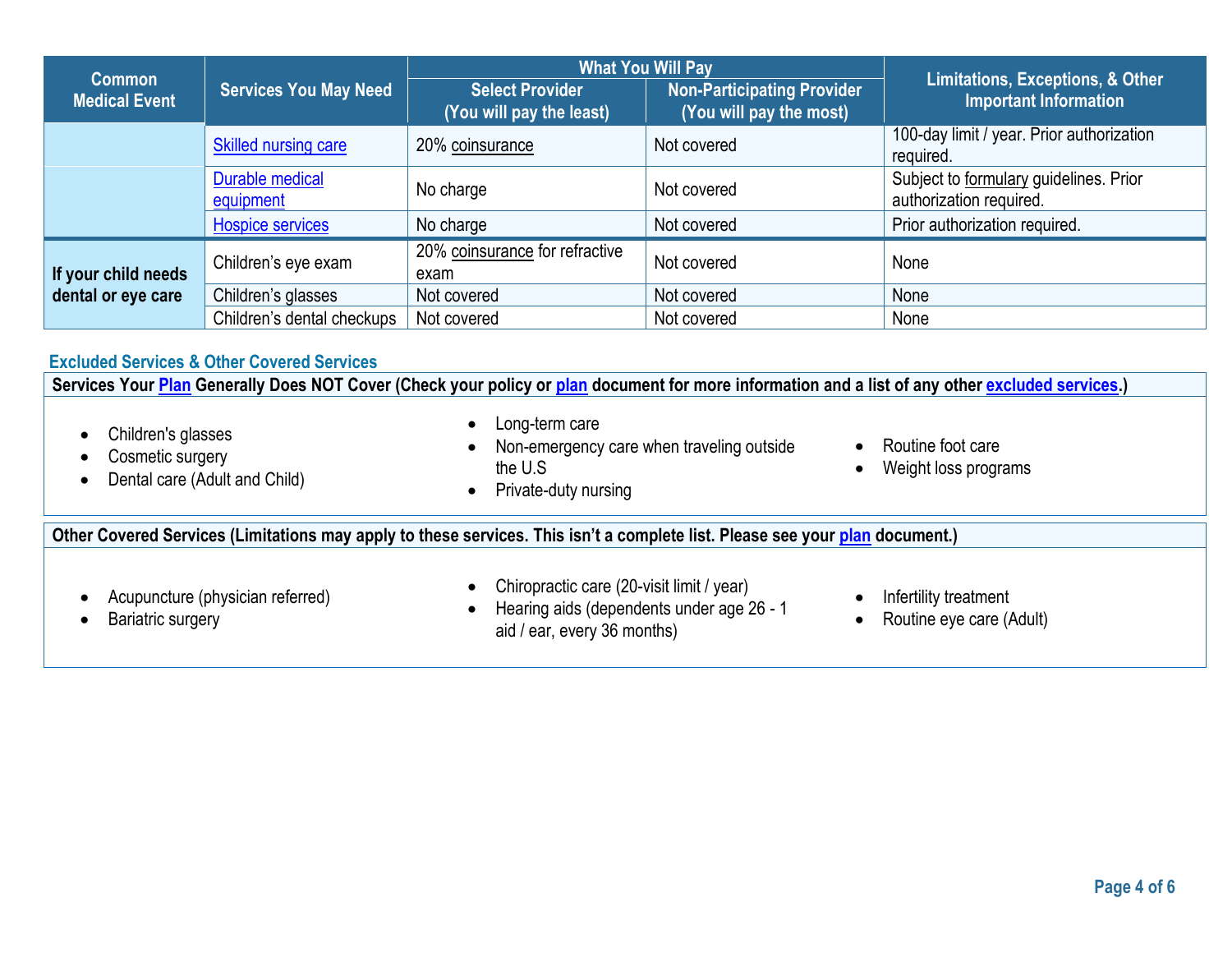Your Rights to Continue Coverage: There are agencies that can help if you want to continue your coverage after it ends. The contact information for those agencies is shown in the chart below. Other coverage options may be available to you, too, including buying individual insurance coverage through the Health Insurance Marketplace. For more information about the Marketplace, visit www.HealthCare.gov or call 1-800-318-2596.

Your Grievance and Appeals Rights: There are agencies that can help if you have a complaint against your plan for a denial of a claim. This complaint is called a grievance or appeal. For more information about your rights, look at the explanation of benefits you will receive for that medical claim. Your plan documents also provide complete information on how to submit a claim, appeal, or a grievance for any reason to your plan. For more information about your rights, this notice, or assistance, contact the agencies in the chart below.

| Kaiser Permanente Member Services                                                            | 1-800-813-2000 (TTY: 711) or www.kp.org/memberservices |
|----------------------------------------------------------------------------------------------|--------------------------------------------------------|
| BenefitConnectTM   COBRA                                                                     | 1-877-292-6272 or https://cobra.ehr.com                |
| Department of Labor's Employee Benefits Security Administration                              | 1-866-444-EBSA (3272) or www.dol.gov/ebsa/healthreform |
| Department of Health & Human Services, Center for Consumer Information & Insurance Oversight | 1-877-267-2323 x61565 or www.ccijo.cms.gov             |
| Oregon Division of Financial Regulation                                                      | 1-888-877-4894 or www.dfr.oregon.gov                   |
| Washington Department of Insurance                                                           | 1-800-562-6900 or www.insurance.wa.gov                 |

**Contact Information for Your Rights to Continue Coverage & Your Grievance and Appeals Rights:**

#### **Does this plan provide Minimum Essential Coverage? Yes**

Minimum Essential Coverage generally includes plans, health insurance available through the Marketplace or other individual market policies, Medicare, Medicaid, CHIP, TRICARE, and certain other coverage. If you are eligible for certain types of Minimum Essential Coverage you may not be eligible for the premium tax credit.

## **Does this plan meet the Minimum Value Standards? Yes**

If your plan doesn't meet the Minimum Value Standards, you may be eligible for a premium tax credit to help you pay for a plan through the Marketplace.

## **Language Access Services:**

Spanish (Español): Para obtener asistencia en Español, llame al 1-800-813-2000 (TTY: 711). Tagalog (Tagalog): Kung kailangan ninyo ang tulong sa Tagalog tumawag sa 1-800-813-2000 (TTY: 711). Chinese (中文): 如果需要中文的帮助,请拨打这个号码 1-800-813-2000 (TTY: 711). Navajo (Dine): Dinek'ehgo shika at'ohwol ninisingo, kwiijigo holne' 1-800-813-2000 (TTY: 711).

*To see examples of how this plan might cover costs for a sample medical situation, see the next section.*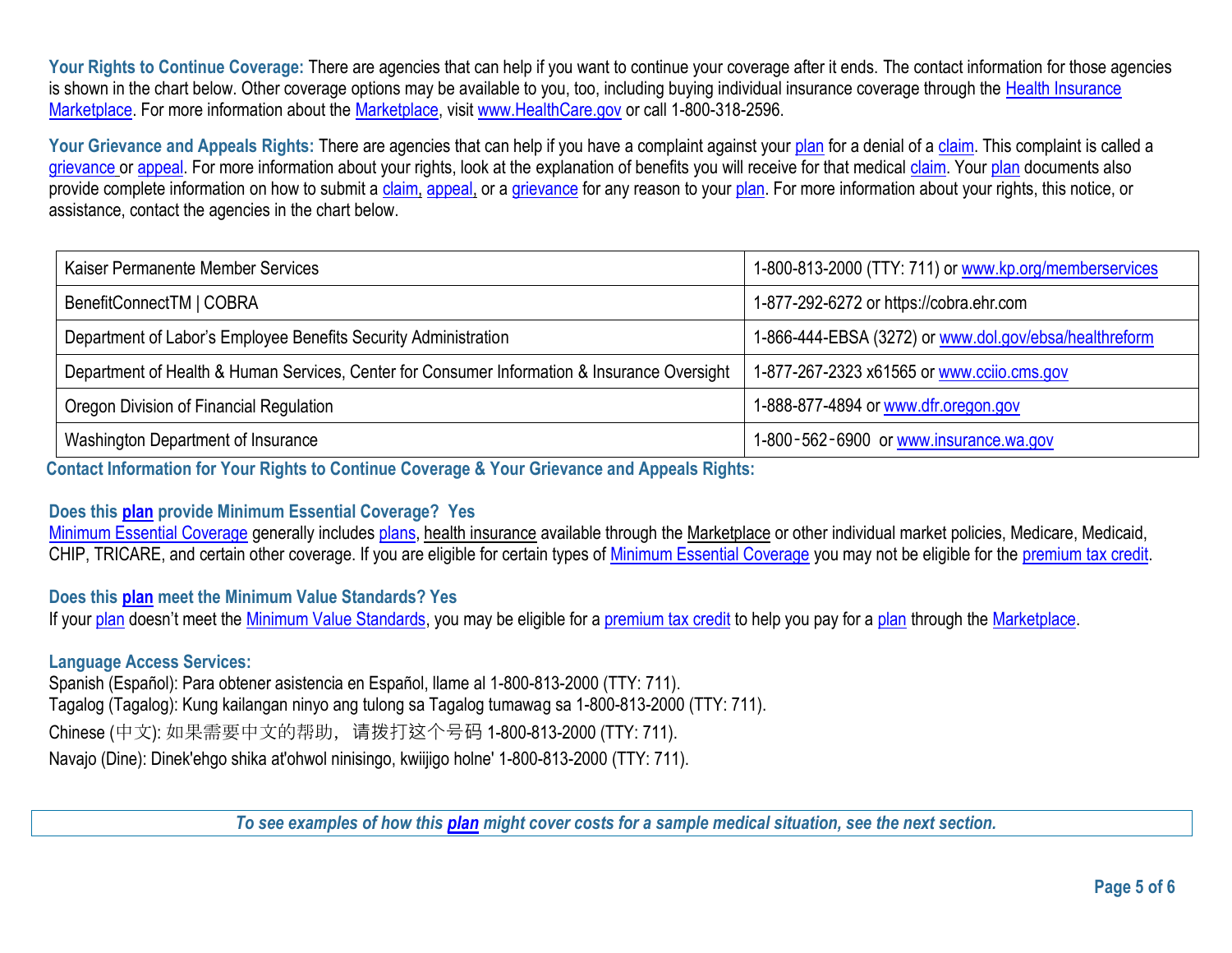**The total Peg would pay is \$2,560**



This is not a cost estimator. Treatments shown are just examples of how this plan might cover medical care. Your actual costs will be different depending on the actual care you receive, the prices your providers charge, and many other factors. Focus on the cost sharing amounts (deductibles, copayments and coinsurance) and excluded services under the plan. Use this information to compare the portion of costs you might pay under different health plans. Please note these coverage examples are based on self-only coverage.

| Peg is Having a Baby<br>(9 months of in-network pre-natal care and a<br>hospital delivery)                                                                                                                                                                                   |                              | <b>Managing Joe's Type 2 Diabetes</b><br>(a year of routine in-network care of a well-<br>controlled condition)                                                                                                                       |                              | <b>Mia's Simple Fracture</b><br>(in-network emergency room visit and follow<br>up care)                                                                                                                                   |                              |
|------------------------------------------------------------------------------------------------------------------------------------------------------------------------------------------------------------------------------------------------------------------------------|------------------------------|---------------------------------------------------------------------------------------------------------------------------------------------------------------------------------------------------------------------------------------|------------------------------|---------------------------------------------------------------------------------------------------------------------------------------------------------------------------------------------------------------------------|------------------------------|
| The plan's overall deductible<br>Specialist coinsurance<br>Hospital (facility) coinsurance<br>Other (blood work) coinsurance                                                                                                                                                 | \$1,500<br>20%<br>20%<br>20% | The plan's overall deductible<br>Specialist coinsurance<br>Hospital (facility) coinsurance<br>Other (blood work) coinsurance                                                                                                          | \$1,500<br>20%<br>20%<br>20% | The plan's overall deductible<br>Specialist coinsurance<br>Hospital (facility) coinsurance<br>Other (x-ray) coinsurance                                                                                                   | \$1,500<br>20%<br>20%<br>20% |
| This EXAMPLE event includes services like:<br>Specialist office visits (prenatal care)<br><b>Childbirth/Delivery Professional Services</b><br><b>Childbirth/Delivery Facility Services</b><br>Diagnostic tests (ultrasounds and blood work)<br>Specialist visit (anesthesia) |                              | This EXAMPLE event includes services like:<br><b>Primary care physician office visits (including</b><br>disease education)<br>Diagnostic tests (blood work)<br><b>Prescription drugs</b><br>Durable medical equipment (glucose meter) |                              | This EXAMPLE event includes services like:<br><b>Emergency room care (including medical</b><br>supplies)<br>Diagnostic test (x-ray)<br>Durable medical equipment (crutches)<br>Rehabilitation services (physical therapy) |                              |
| <b>Total Example Cost</b>                                                                                                                                                                                                                                                    | \$12,700                     | <b>Total Example Cost</b>                                                                                                                                                                                                             | \$5,600                      | <b>Total Example Cost</b>                                                                                                                                                                                                 | \$2,800                      |
| In this example, Peg would pay:                                                                                                                                                                                                                                              |                              | In this example, Joe would pay:                                                                                                                                                                                                       |                              | In this example, Mia would pay:                                                                                                                                                                                           |                              |
| Cost Sharing                                                                                                                                                                                                                                                                 |                              | Cost Sharing                                                                                                                                                                                                                          |                              | Cost Sharing                                                                                                                                                                                                              |                              |
| <b>Deductibles</b>                                                                                                                                                                                                                                                           | \$1,500                      | <b>Deductibles</b>                                                                                                                                                                                                                    | \$1,500                      | <b>Deductibles</b>                                                                                                                                                                                                        | \$1,500                      |
| <b>Copayments</b>                                                                                                                                                                                                                                                            | \$0                          | <b>Copayments</b>                                                                                                                                                                                                                     | \$800                        | Copayments                                                                                                                                                                                                                | \$10                         |
| Coinsurance                                                                                                                                                                                                                                                                  | \$1,000                      | Coinsurance                                                                                                                                                                                                                           | \$100                        | Coinsurance                                                                                                                                                                                                               | \$300                        |
| What isn't covered                                                                                                                                                                                                                                                           |                              | What isn't covered                                                                                                                                                                                                                    |                              | What isn't covered                                                                                                                                                                                                        |                              |
| Limits or exclusions                                                                                                                                                                                                                                                         | \$60                         | Limits or exclusions                                                                                                                                                                                                                  | \$0                          | Limits or exclusions                                                                                                                                                                                                      | \$0                          |

**The total Joe would pay is \$2,400**

**The total Mia would pay is \$1,810**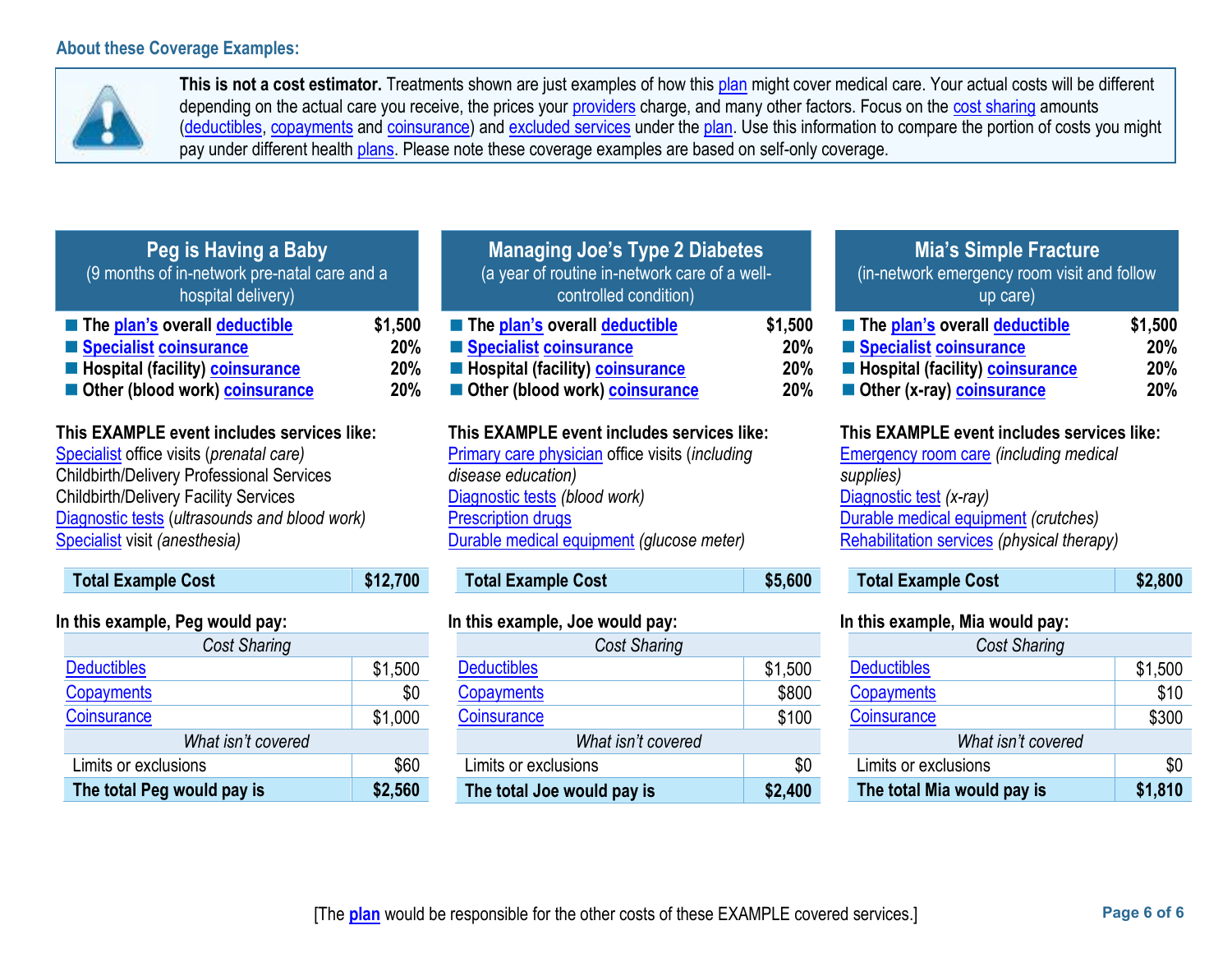# **NONDISCRIMINATION NOTICE**

Kaiser Foundation Health Plan of the Northwest (Kaiser Health Plan) complies with applicable federal civil rights laws and does not discriminate on the basis of race, color, national origin, age, disability, or sex. Kaiser Health Plan does not exclude people or treat them differently because of race, color, national origin, age, disability, or sex. We also:

- Provide no cost aids and services to people with disabilities to communicate effectively with us, such as:
	- Qualified sign language interpreters
	- Written information in other formats, such as large print, audio, and accessible electronic formats
- Provide no cost language services to people whose primary language is not English, such as:
	- Qualified interpreters
	- Information written in other languages

If you need these services, call 1-800-813-2000 (TTY: 711)

If you believe that Kaiser Health Plan has failed to provide these services or discriminated in another way on the basis of race, color, national origin, age, disability, or sex, you can file a grievance by mail or phone at: Member Relations, Attention: Kaiser Civil Rights Coordinator, 500 NE Multnomah St. Ste 100, Portland, OR 97232, telephone number: 1-800-813-2000.

You can also file a civil rights complaint with the U.S. Department of Health and Human Services, Office for Civil Rights electronically through the Office for Civil Rights Complaint Portal, available at https://ocrportal.hhs.gov/ocr/portal/lobby.jsf, or by mail or phone at: U.S. Department of Health and Human Services, 200 Independence Avenue SW., Room 509F, HHH Building, Washington, DC 20201, 1-800-368-1019, 1-800-537-7697 (TDD). Complaint forms are available at http://www.hhs.gov/ocr/office/file/index.html.

## **HELP IN YOUR LANGUAGE**

ATTENTION: If you speak English, language assistance services, free of charge, are available to you. Call 1-800-813-2000 (TTY: 711).

አማርኛ (Amharic) ማስታወሻ: የሚናገሩት ቋንቋ አማርኛ ከሆነ የትርጉም እርዳታ ድርጅቶች፣ በነጻ ሲያማዝዎት ተዘጋጀተዋል፡ ወደ ሚከተለው ቁጥር ይደውሱ 1-800-813-2000 (TTY: 711).

العربية (Arabic) ملحوظة: إذا كنت تتحدث البريبة، فإن خدمات المساعدة اللغوية تُنوافر لك بالمجان. انصل برهَم 2000-813-1-800 (711: TTY).

中文 (Chinese) 注意:如果您使用繁體中文,您可以免 費獲得語言援助服務。請致電 1-800-813-2000  $(TTY: 711)$